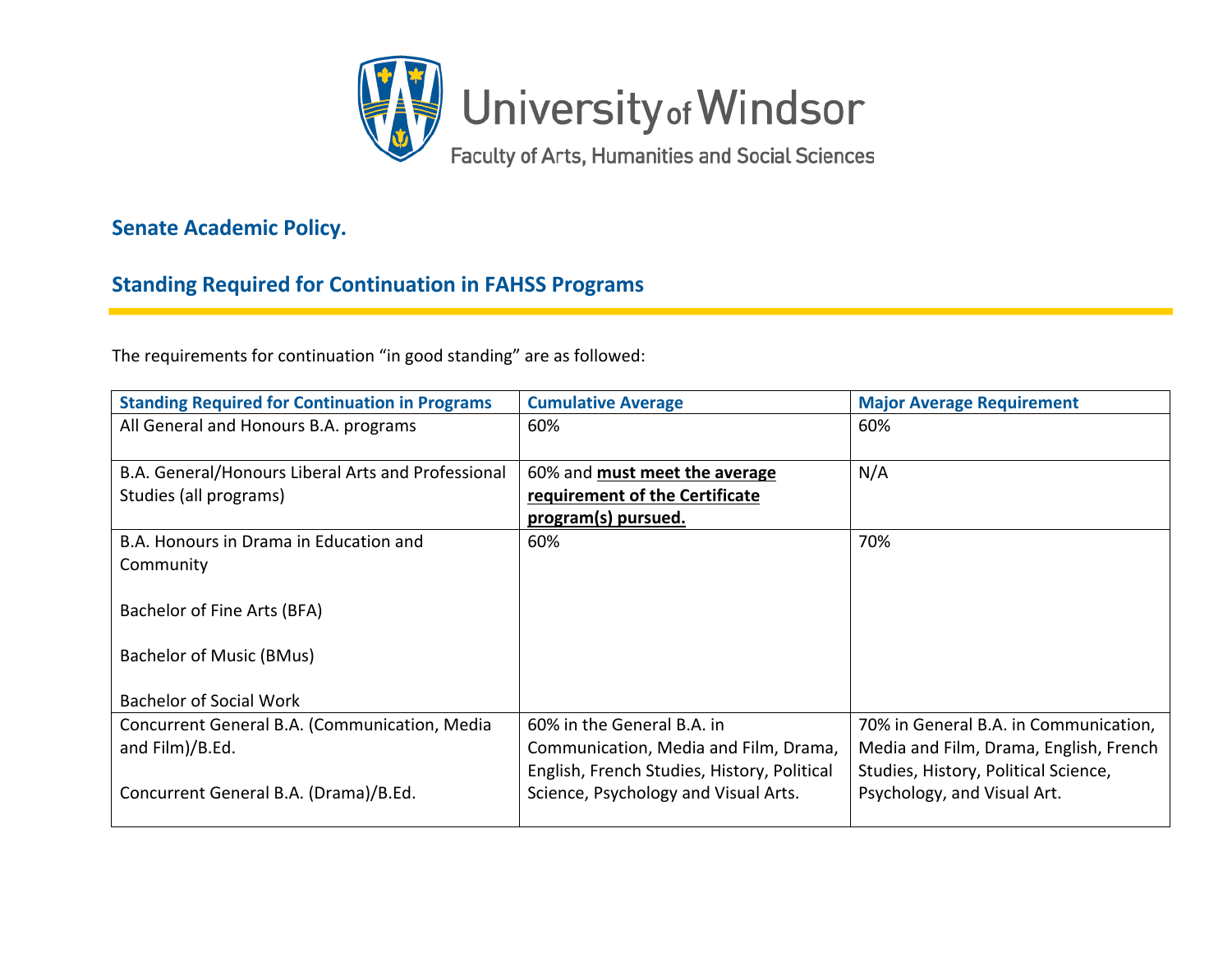| Concurrent General B.A. (English)/B.Ed.           | 60% in Honours Bachelor of Music and                                | 70% in Honours Bachelor of Music and                                |
|---------------------------------------------------|---------------------------------------------------------------------|---------------------------------------------------------------------|
| Concurrent General B.A. (French Studies)/B.Ed.    | Honours Bachelor of Arts in Modern<br>Languages and Second Language | Honours Bachelor of Arts in Modern<br>Languages and Second Language |
|                                                   | Education.                                                          | Education.                                                          |
| Concurrent General B.A. (History)/B.Ed.           |                                                                     |                                                                     |
| Concurrent General B.A. (Modern Languages and     |                                                                     |                                                                     |
| Second Language Education)/B.Ed.                  |                                                                     |                                                                     |
|                                                   |                                                                     |                                                                     |
| Concurrent Honours B.Mus (Music)/B.Ed.            |                                                                     |                                                                     |
| Concurrent General B.A. (Political Science)/B.Ed. |                                                                     |                                                                     |
|                                                   |                                                                     |                                                                     |
| Concurrent General B.A. (Psychology)/B.Ed./ECE.   |                                                                     |                                                                     |
| Concurrent General B.A. (Visual Art)/B.Ed.        |                                                                     |                                                                     |
| Bachelor of Interdisciplinary Arts and Science    | 70%                                                                 | 70%                                                                 |
| <b>B.A. Honours in Law and Politics</b>           |                                                                     |                                                                     |
|                                                   |                                                                     |                                                                     |
| <b>BFA in Film Production</b>                     |                                                                     |                                                                     |
| Arts Management Certificate                       | 60%                                                                 | N/A                                                                 |
| Border Management and International Trade         |                                                                     |                                                                     |
| Certificate                                       |                                                                     |                                                                     |
|                                                   |                                                                     |                                                                     |
| North American Studies Certificate                |                                                                     |                                                                     |
| Women's and Gender Studies Certificate            |                                                                     |                                                                     |
|                                                   |                                                                     |                                                                     |
| Work and Employment Issues Certificate            |                                                                     |                                                                     |